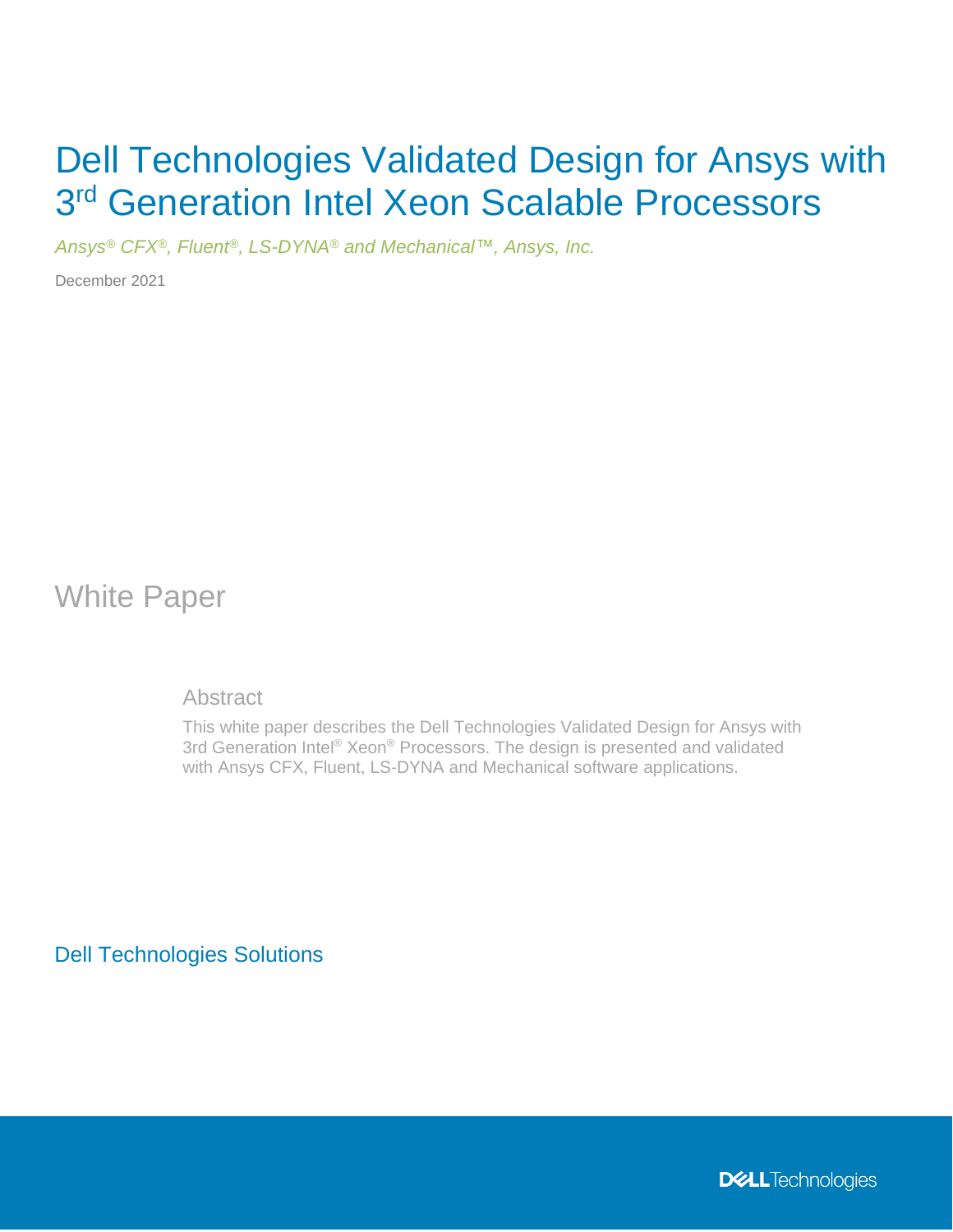#### Copyright

The information in this publication is provided as is. Dell Inc. makes no representations or warranties of any kind with respect to the information in this publication, and specifically disclaims implied warranties of merchantability or fitness for a particular purpose.

Use, copying, and distribution of any software described in this publication requires an applicable software license.

Copyright © 2021 Dell Inc. or its subsidiaries. All Rights Reserved. Dell Technologies, Dell, EMC, Dell EMC and other trademarks are trademarks of Dell Inc. or its subsidiaries. Intel, the Intel logo, the Intel Inside logo and Xeon are trademarks of Intel Corporation in the U.S. and/or other countries. Other trademarks may be trademarks of their respective owners. Published in the USA 12/21 White Paper .

Dell Inc. believes the information in this document is accurate as of its publication date. The information is subject to change without notice.

**<sup>2</sup>** Dell Technologies Validated Design for ANSYS with 3rd Generation Intel Xeon Scalable Processors White Paper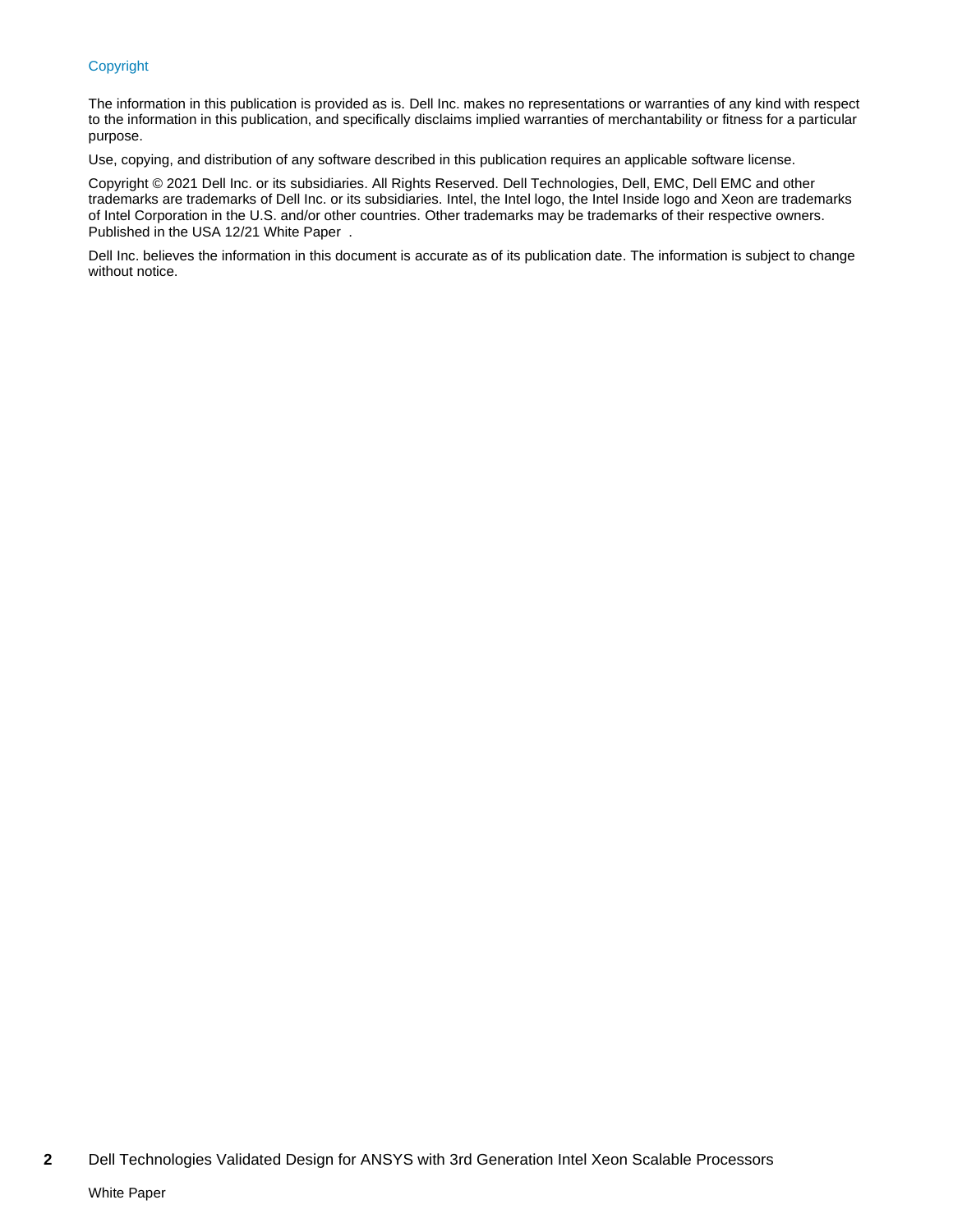## **Contents**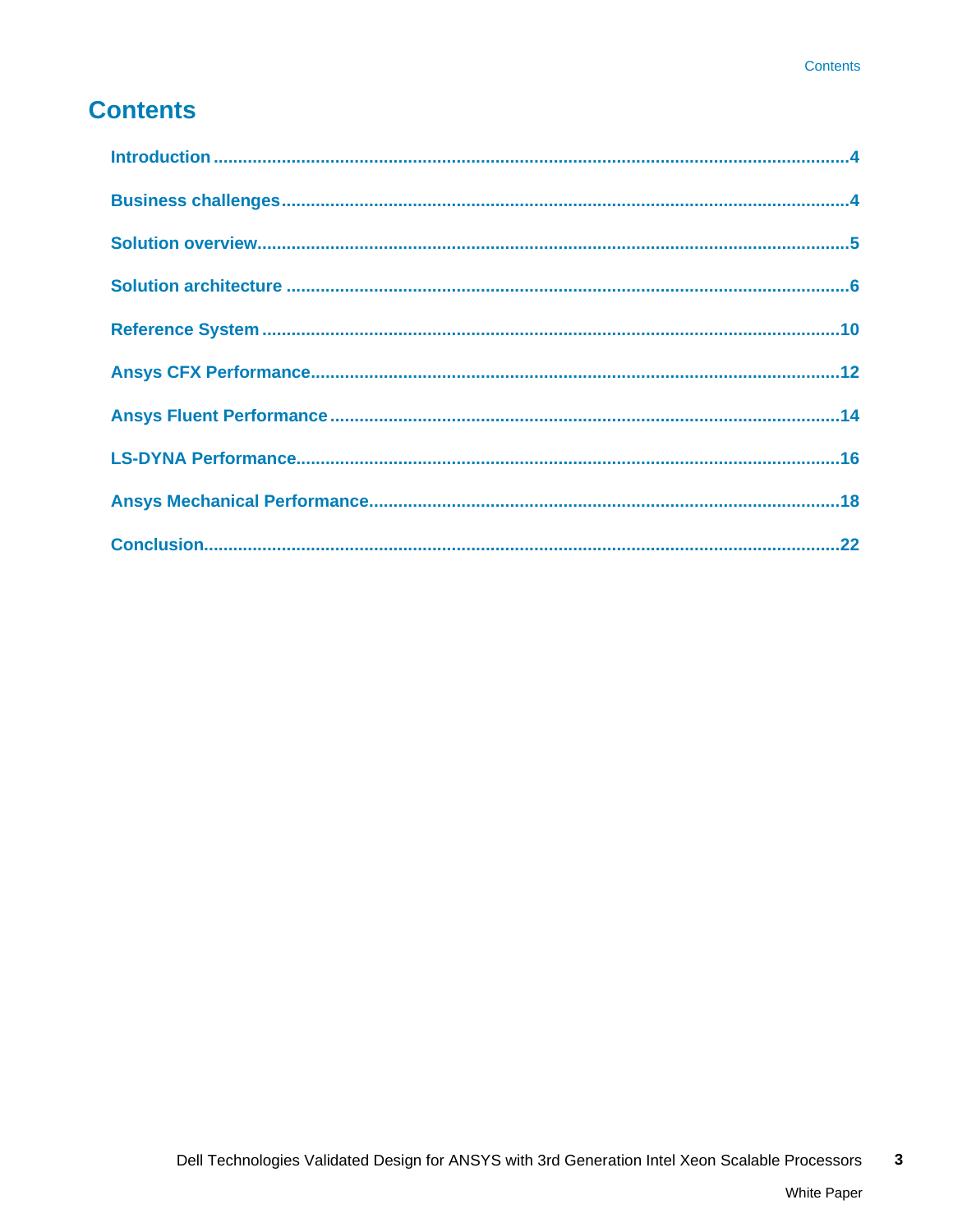## <span id="page-3-0"></span>**Introduction**

- The Dell Technologies Validated Design for Ansys with 3rd Generation Intel Xeon Processors is designed specifically for Ansys Computer Aided Engineering (CAE) applications which are commonly used for virtual product development and engineering. This design uses a flexible building block approach, where individual building blocks can be combined to build HPC systems which are optimized for specific workloads and use cases. **Executive summary**
- The purpose of this document is to provide guidance on designing HPC systems for use with Ansys CAE software. **Document purpose**
- This document is intended for decision makers influencing, purchasing, or managing Computer Aided Engineering resources for product engineering and design organizations. **Audience**

## <span id="page-3-1"></span>**Business challenges**

### **Market environment**

The recent developments in the world-wide economy have placed increased pressure on manufacturers to accelerate product development to serve a broad, rapidly changing market. Coupled with this demand, complying with the wide range of regulations required with a global customer base has added to the complexity of the product development process. Manufacturers are increasingly relying on computer aided engineering (CAE) to improve the speed and quality of their product development. As High-Performance Computing (HPC) integrates new technologies to meet this demand for I/T resources, Dell Technologies has focused on creating holistic, integrated HPC CAE solutions to assist these customers. Dell Technologies Validated Designs provide assurance that customers can keep pace with their virtual product development needs, focusing less on I/T and more on the business of bringing products to market.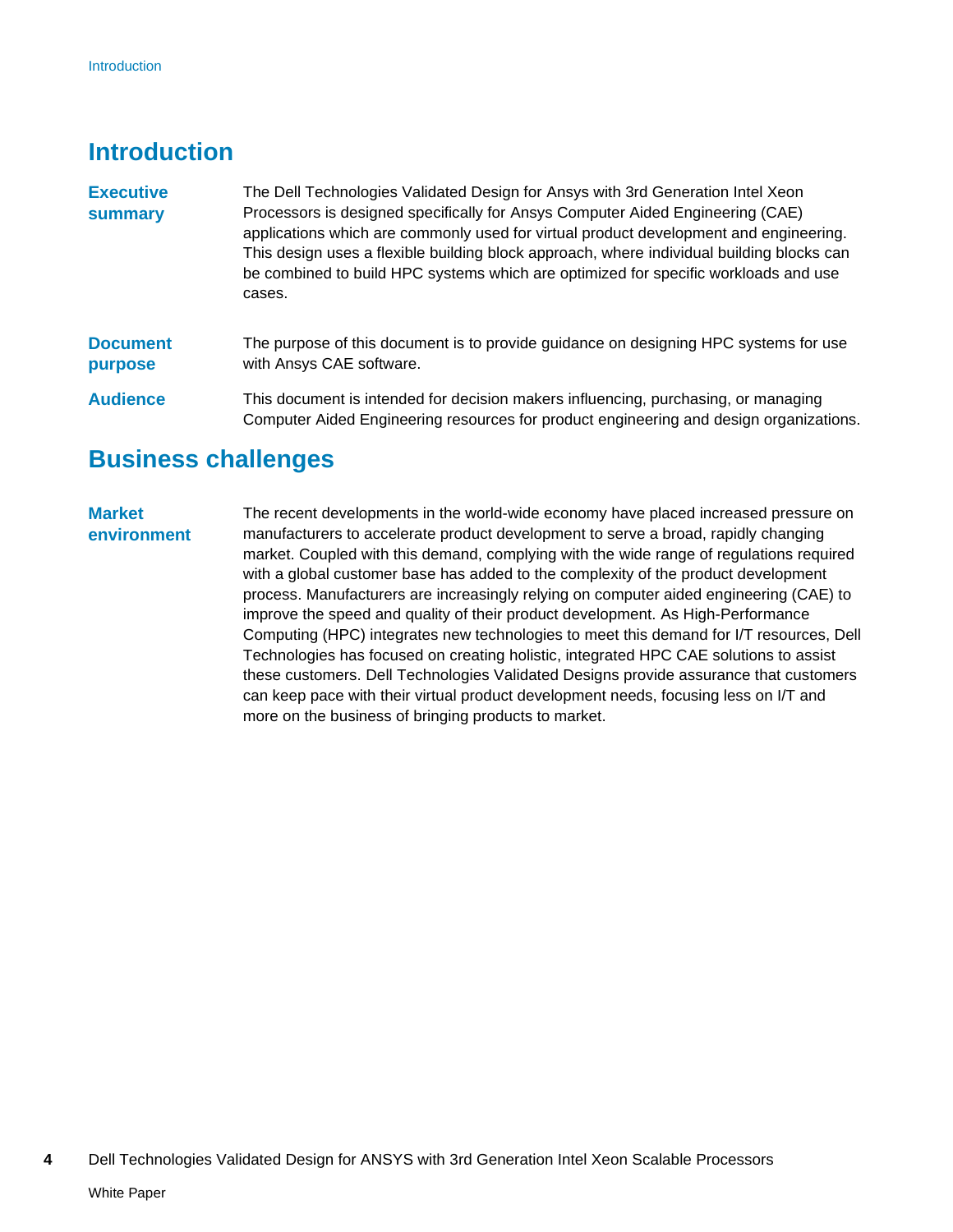## <span id="page-4-0"></span>**Solution overview**

### **Introduction**

The Dell Technologies Validated Design for Ansys with 3rd Generation Intel Xeon Processors is designed specifically for Ansys Computer Aided Engineering (CAE) applications which are commonly used for virtual product development and engineering. The solution is designed using a flexible building block architecture. This architecture allows an HPC system to be optimally configured for specific end-user requirements, while still making use of standardized, domain-specific system recommendations.

The building blocks consist of infrastructure servers, storage, networking, and compute servers. Configuration recommendations are provided for each of the building blocks which are appropriate for Ansys software applications.

With this flexible building block approach, appropriately sized HPC clusters can be designed based on specific workloads and use-case requirements. [Figure 1](#page-4-1) shows three example HPC clusters designed using the Dell Technologies Validated Design for Ansys architecture.



<span id="page-4-1"></span>**Figure 1. Example Dell Technologies Validated Design for Ansys Solutions**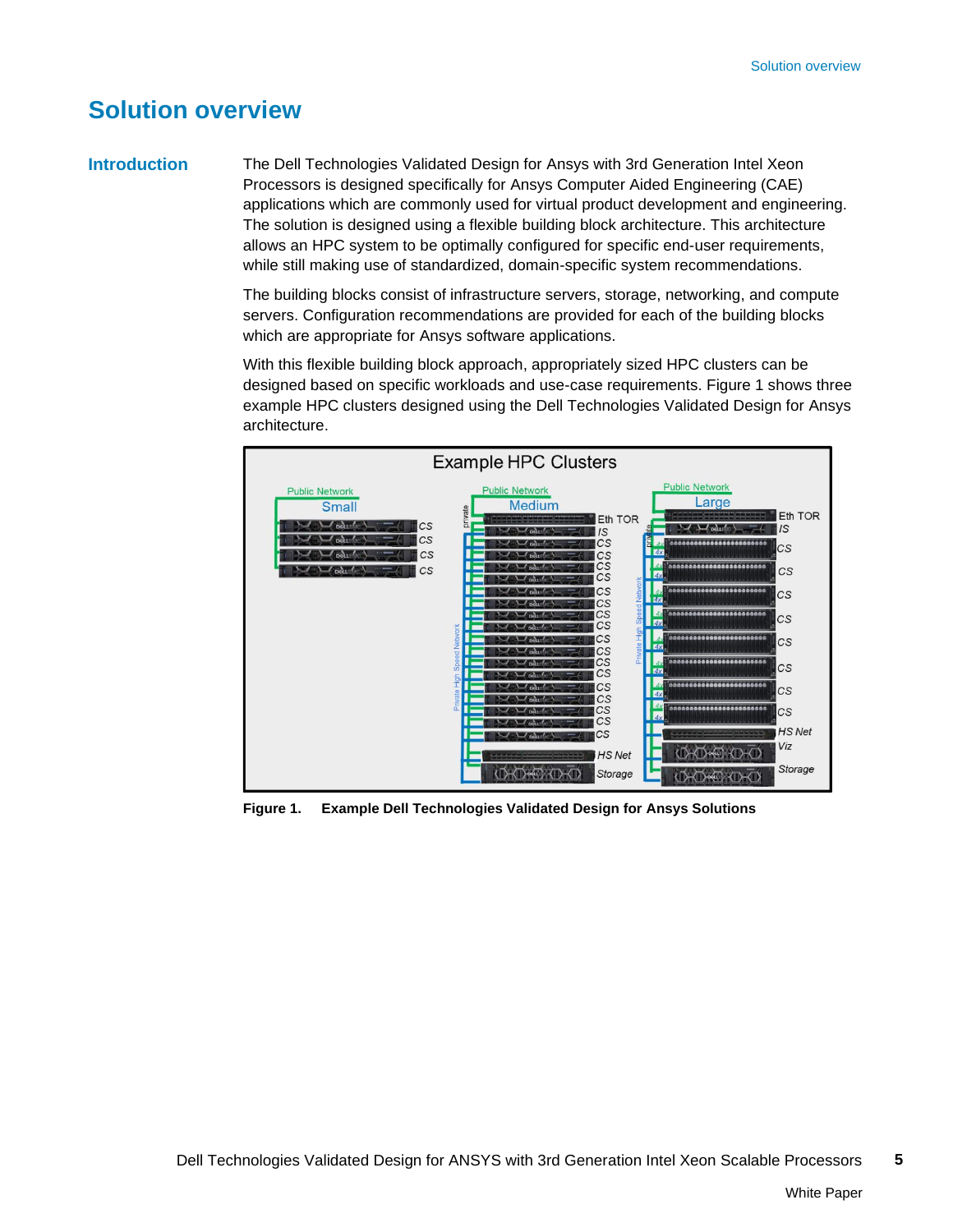## <span id="page-5-0"></span>**Solution architecture**

### **Infrastructure Servers**

Infrastructure servers are used to administer the system and provide user access. They are not typically involved in computation, but they provide services that are critical to the overall HPC system. These servers are used as the management nodes and the login nodes. For small sized clusters, a single physical server can provide the necessary system management functions. Infrastructure servers can also be used to provide storage services, by using NFS, in which case they must be configured with additional disk drives or an external storage array. One management server is mandatory for an HPC system to deploy and manage the system. If high-availability (HA) management functionality is required, two management servers are necessary. Login nodes are optional and one login server per 30-100 users is recommended.

A recommended base configuration for infrastructure servers is:

- Dell EMC PowerEdge R650 server
- Dual Intel Xeon Silver 4314 processors
- 256 GB of RAM (16 x 16GB 3200 MTps DIMMs)
- PERC H345 RAID controller
- 2 x 480GB Mixed-Use SATA SSD RAID 1
- Dell EMC iDRAC Enterprise
- 2 x 750 W power supply units (PSUs)
- NVIDIA® ConnectX-6 InfiniBandTM HCA (optional)

The recommended base configuration for the infrastructure server is described as follows. The PowerEdge R650 server is suited for this role. Typical HPC clusters will only use a few infrastructure servers; therefore, density is not a priority, but manageability is important. The Intel Xeon Silver 4314 processor, with 16 cores per socket, is a basic recommendation for this role. If the infrastructure server will be used for CPU intensive tasks, such as compiling software or processing data, then a more capable processor may be appropriate. 256 GB of RAM provided by sixteen 16 GB DIMMs provides sufficient memory capacity, with minimal cost per GB, while also providing good memory bandwidth. These servers are not expected to perform much I/O, so mixed-use SATA SSDs configured with RAID 1 should be sufficient for the operating system. For small systems (four nodes or less), an Ethernet network may provide sufficient application performance. For most other systems, HDR InfiniBand is likely to be the data interconnect of choice, which provides a high-throughput, low-latency fabric for node-to-node communications or to access Dell Technologies Validated Design Storage solutions.

### **Compute Servers**

Compute servers provide the computational resources for the HPC system. These servers are used to run the engineering workloads such as Ansys software applications. The best configuration for the compute servers is dependent on the specific applications in use and the simulation requirements. Since the best configuration may be different for each use case, a table of recommended options are provided that are appropriate for these servers. A specific configuration can be selected to match the requirements of the workloads and use cases. Relevant criteria to consider prior to selecting a compute server configuration are discussed in the application performance section of this white paper. The recommended configuration options for the compute servers are provided in [Table 1.](#page-6-0)

**6** Dell Technologies Validated Design for ANSYS with 3rd Generation Intel Xeon Scalable Processors White Paper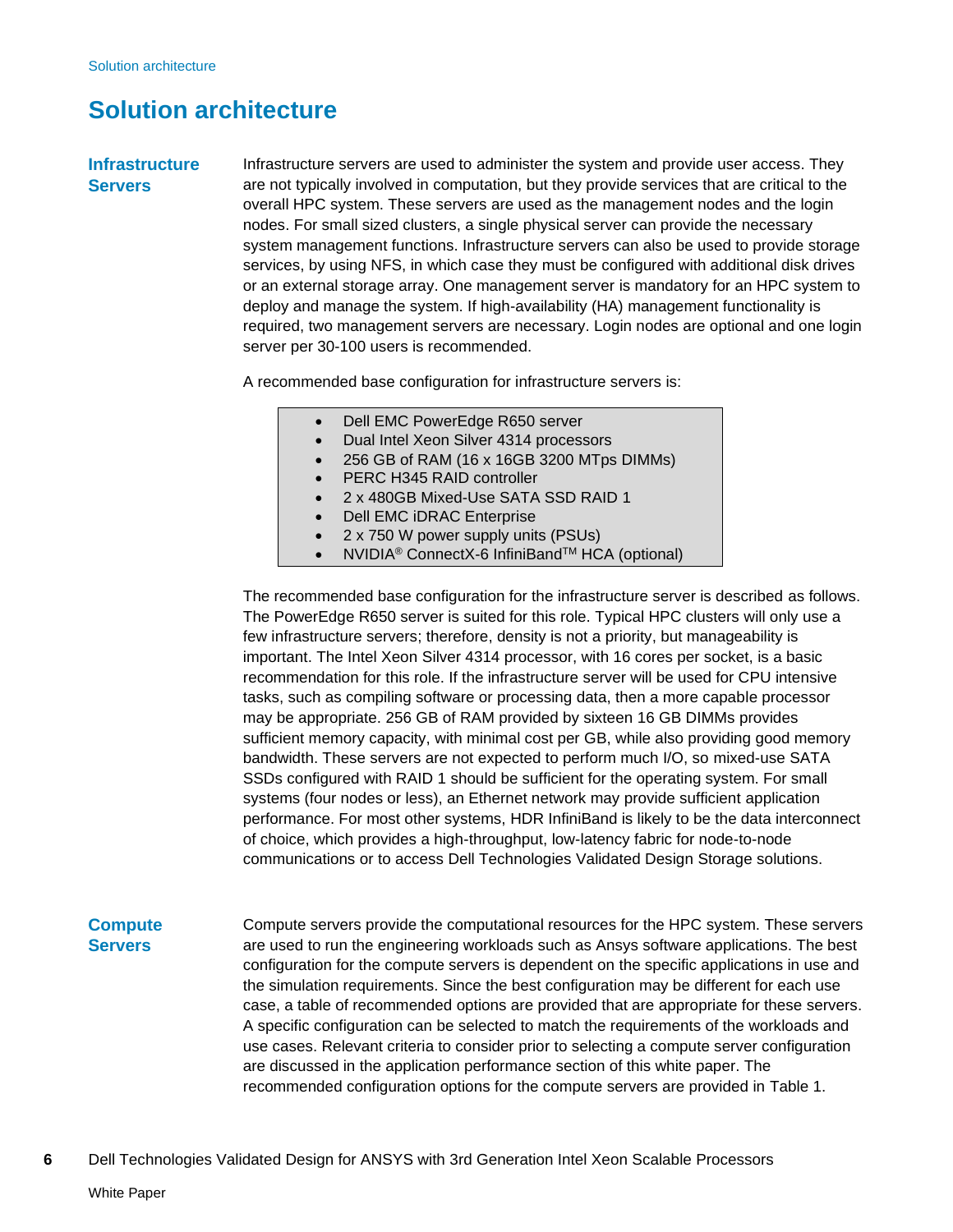| <b>Platforms</b>                 | Dell EMC PowerEdge C6520<br>Dell EMC PowerEdge R650<br>Dell EMC PowerEdge R750                                                                                                                           |
|----------------------------------|----------------------------------------------------------------------------------------------------------------------------------------------------------------------------------------------------------|
| <b>Processors</b>                | Dual Intel Xeon Gold 6346 (16 cores per socket)<br>Dual Intel Xeon Gold 6342 (24 cores per socket)<br>Dual Intel Xeon Gold 6338 (32 cores per socket)<br>Dual Intel Xeon Gold 8358 (32 cores per socket) |
| <b>Memory</b><br><b>Options</b>  | 256 GB (16 x 16GB 3200 MTps DIMMs)<br>512 GB (16 x 32GB 3200 MTps DIMMs)<br>1024 GB (16 x 64GB 3200 MTps DIMMs)                                                                                          |
| <b>Storage</b><br><b>Options</b> | PERC H345, H745 or H755 RAID controller<br>2 x 480GB Mixed-Use SATA SSD RAID 0<br>4 x 480GB Mixed-Use SATA SSD RAID 0                                                                                    |
| <b>iDRAC</b>                     | iDRAC Enterprise (R650 and R750)<br>iDRAC Express (C6520)                                                                                                                                                |
| <b>Power Supplies</b>            | 2 x 750W PSU (R640 and R750)<br>2 x 2400W PSU (C6400)                                                                                                                                                    |
| <b>Networking</b>                | NVIDIA <sup>®</sup> ConnectX®-6 HDR100 InfiniBand™ adapter<br>NVIDIA <sup>®</sup> ConnectX®-6 HDR InfiniBand adapter                                                                                     |

#### <span id="page-6-0"></span>**Table 1. Compute Server Configuration Options**

#### **Storage**

Dell EMC offers a wide range of general purpose and HPC storage solutions. For a general overview of the Dell EMC HPC solution portfolio please visit [www.dellemc.com/hpc.](http://www.dellemc.com/hpc) There are typically three tiers of storage for HPC: scratch storage, operational storage, and archival storage, which differ in terms of size, performance, and persistence.

Scratch storage tends to persist for the duration of a single simulation. It may be used to hold temporary data which is unable to reside in the compute system's main memory due to insufficient physical memory capacity. HPC applications may be considered "I/O bound" if access to storage impedes the progress of the simulation. For these HPC workloads, typically the most cost-effective solution is to provide sufficient direct-attached local storage on the compute nodes. For situations where the application may require a shared file system across the compute cluster, a high-performance shared file system may be better suited than relying on local direct-attached storage. Typically, using direct-attached local storage offers the best overall price/performance and is considered best practice for most CAE simulations. For this reason, local storage is included in the recommended configurations with appropriate performance and capacity for a wide range of production workloads. If anticipated workload requirements exceed the performance and capacity provided by the recommended local storage configurations, care should be taken to size scratch storage appropriately based on the workload.

Operational storage is typically defined as storage used to maintain results over the duration of a project and other data, such as home directories, such that the data may be accessed daily for an extended period. Typically, this data consists of simulation input and results files, which may be transferred from the scratch storage, typically in a sequential manner, or from users analyzing the data, often remotely. Since this data may persist for an extended period, some or all of it may be backed up at a regular interval, where the interval chosen is based on the balance of the cost to either archive the data or regenerate it if need be. Archival data is assumed to be persistent for a very long term,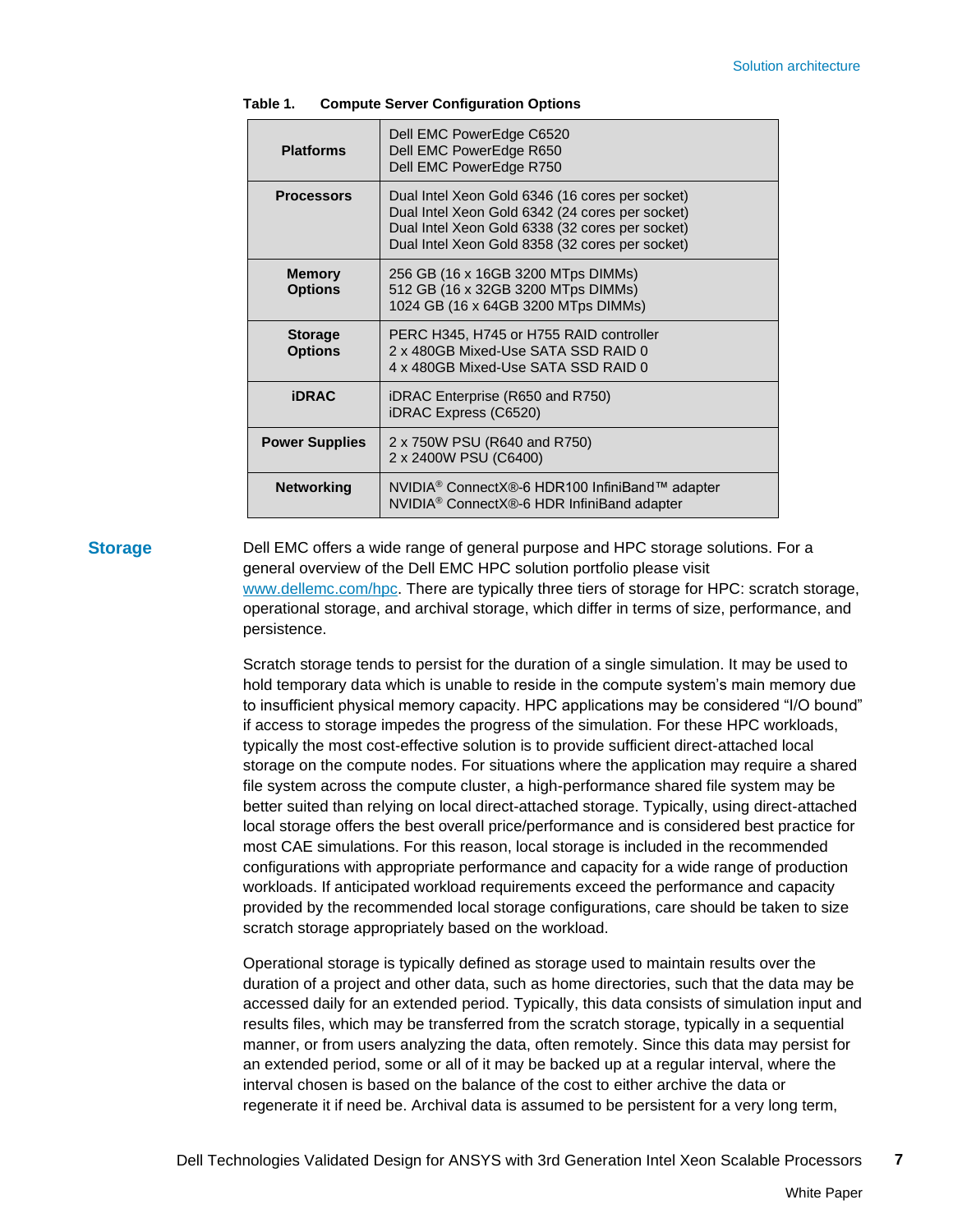and data integrity is considered critical. For many modest HPC systems, use of the existing enterprise archival data storage may make the most sense, as the performance aspect of archival data tends to not impede HPC activities. Our experience in working with customers indicates that there is no 'one size fits all' operational and archival storage solution. Many customers rely on their corporate enterprise storage for archival purposes and instantiate a high-performance operational storage system dedicated for their HPC environment.

Operational storage is typically sized based on the number of expected users. For fewer than 30 users, a single NFS storage server, such as the Dell PowerEdge R740xd is often an appropriate choice. A suitably equipped storage server may be:

- Dell EMC PowerEdge R740xd server
- Dual Intel® Xeon® Silver 4210 processors
- 96 GB of memory, 12 x 8GB 2666 MTps DIMMS
- PERC H740P RAID controller
- 2 x 480GB Mixed-use SATA SSD in RAID-1 (For OS)
- 12 x 12TB 3.5: NLSAS HDDs in RAID-6 (for data)
- Dell EMC iDRAC9 Express
- 2 x 750 W power supply units (PSUs)
- ConnectX-6 HDR100 InfiniBand Adapter
- Site specific high-speed Ethernet Adapter(optional)

This server configuration would provide 144TB of raw storage. For customers expecting between 25-100 users, an operational storage solution, such as the Dell EMC Isilon A200 scale-out NAS may be appropriate.

For customers desiring a shared high-performance parallel filesystem, the Dell Technologies Validated Design for PixStor Storage solution shown in [Figure 2](#page-7-0) is appropriate. This solution can scale up to multiple petabytes of storage.



<span id="page-7-0"></span>**Figure 2. Dell Technologies Validated Design for PixStor Storage**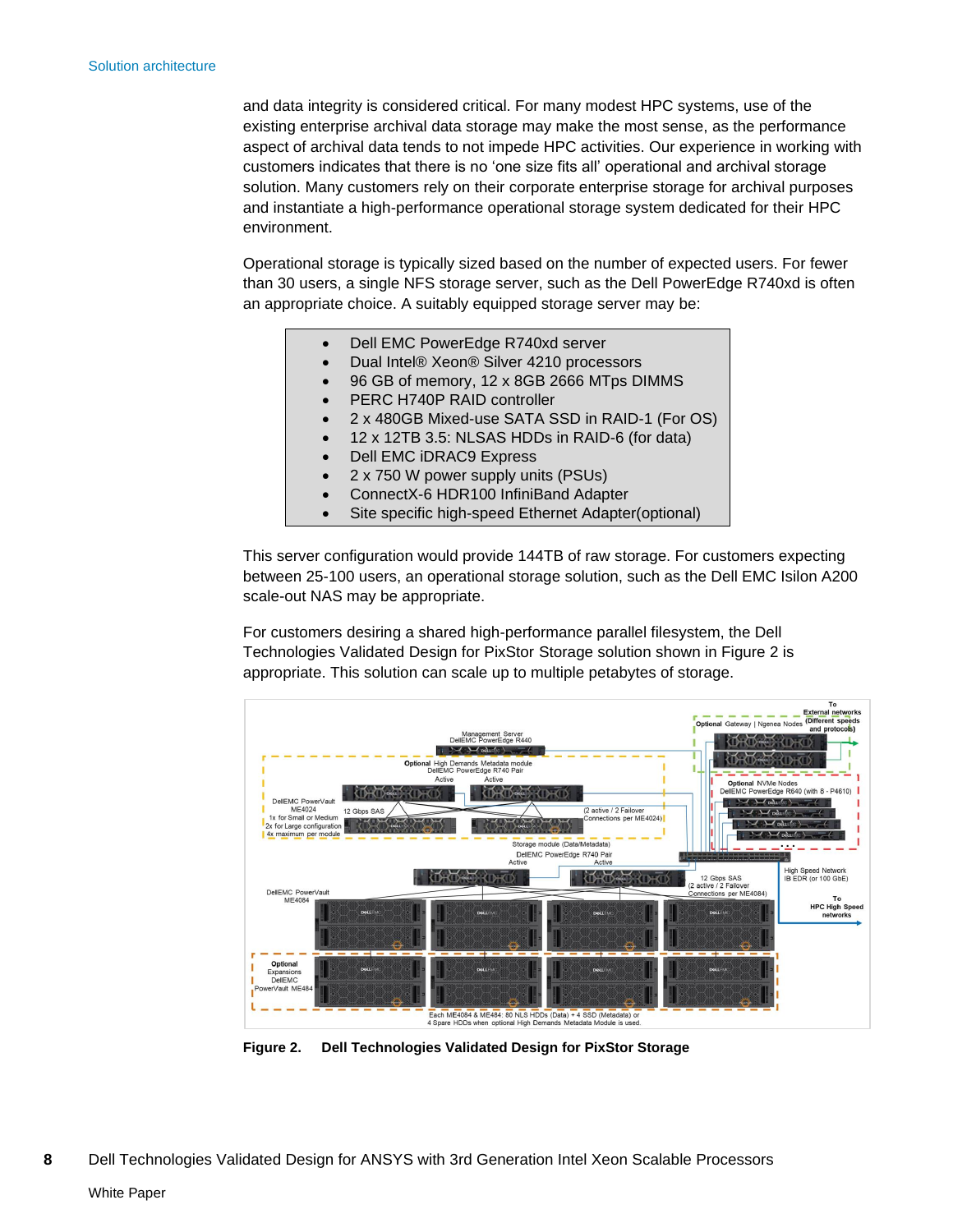### Most HPC systems are configured with two networks—an administration network and a high-speed/low-latency switched fabric. The administration network is typically Gigabit Ethernet that connects to the onboard LOM/NDC of every server in the cluster. This network is used for provisioning, management, and administration. On the compute servers, this network will also be used for BMC management. For infrastructure and storage servers, the iDRAC Enterprise ports may be connected to this network for OOB server management. The management network typically uses the Dell Networking S3048- ON Ethernet switch. If there is more than one switch in the system, multiple switches can be stacked with 10 Gigabit Ethernet cables. A high-speed/low-latency fabric is recommended for clusters with more than four servers. The current recommendation is an HDR InfiniBand fabric. The fabric will typically be assembled using NVIDIA QM8790 40-port HDR InfiniBand switches. The number of **System Networks**

**Cluster Management** 

**Software**

The cluster management software is used to install and monitor the HPC system. Bright Cluster Manager (BCM) is the recommended cluster management software.

switches required depends on the size of the cluster and the blocking ratio of the fabric.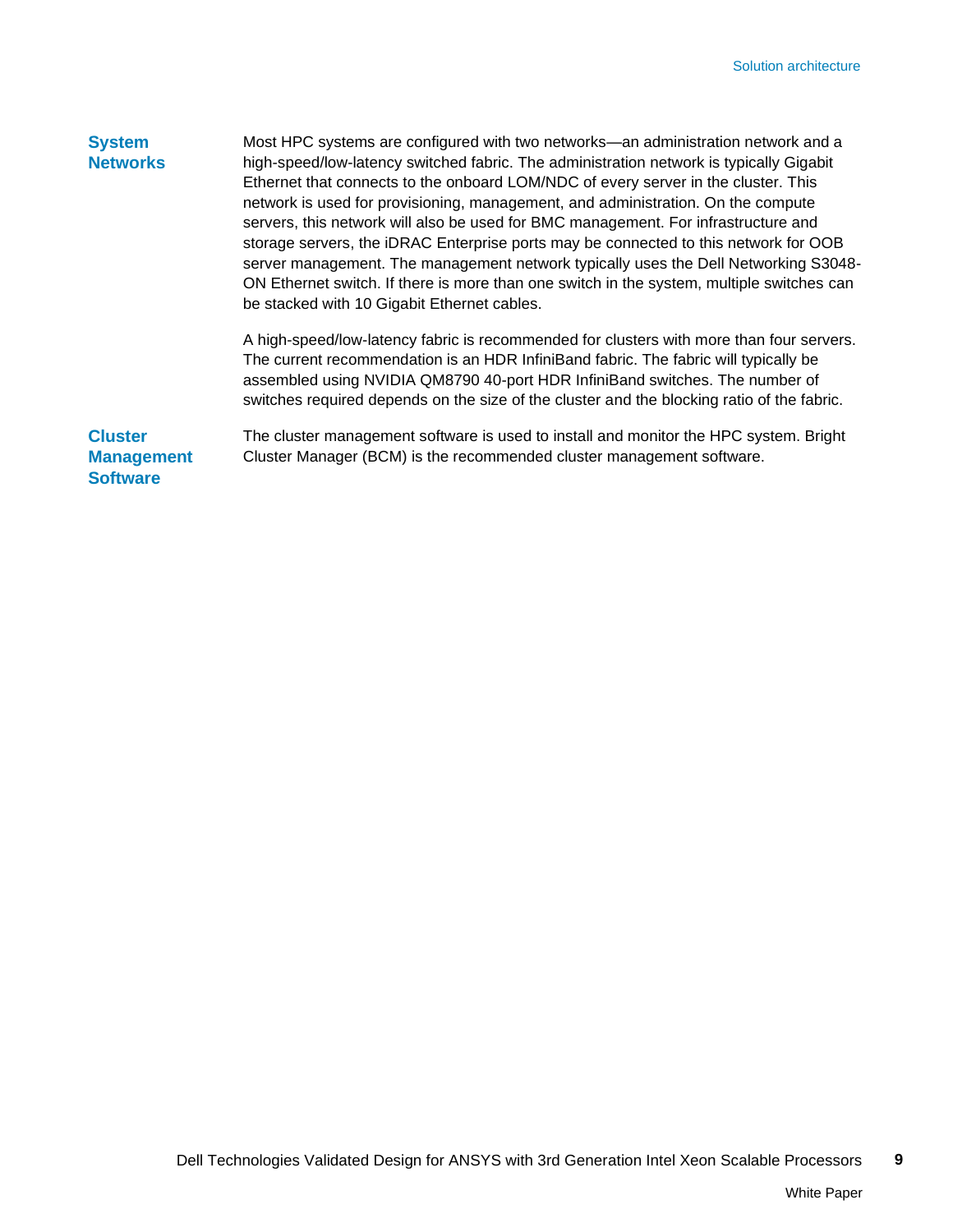## <span id="page-9-0"></span>**Reference System**

**System Configuration** Performance benchmarking was performed in the Dell EMC HPC and AI Innovation Lab using the system configurations listed in [Table 2.](#page-9-1)

<span id="page-9-1"></span>**Table 2. Benchmark System Configurations**

| <b>Building Block</b>                                                                                                                                  | Quantity |
|--------------------------------------------------------------------------------------------------------------------------------------------------------|----------|
| <b>Computational Server</b><br>PowerEdge C6520<br>Dual Intel Xeon Gold 6346<br>512GB RAM 16x32GB 3200 MTps DIMMs<br>NVIDIA ConnectX-6 HDR100 adapter   | 1        |
| <b>Computational Server</b><br>PowerEdge C6520<br>Dual Intel Xeon Gold 6336Y<br>512GB RAM 16x32GB 3200 MTps DIMMs<br>NVIDIA ConnectX-6 HDR100 adapter  | 1        |
| <b>Computational Server</b><br>PowerEdge C6520<br>Dual Intel Xeon Platinum 8352Y<br>512GB RAM 16x32GB 3200 MTps DIMMs<br>NVIDIA ConnectX-6 HDR adapter | 1        |
| <b>Computational Server</b><br>PowerEdge C6520<br>Dual Intel Xeon Platinum 8358<br>512GB RAM 16x32GB 3200 MTps DIMMs<br>NVIDIA ConnectX-6 HDR adapter  | 8        |
| NVIDIA QM8790 InfiniBand Switch                                                                                                                        | 1        |

The BIOS configuration options used for the reference system are listed in [Table 3.](#page-9-2)

<span id="page-9-2"></span>**Table 3. BIOS Configuration**

| <b>BIOS Option</b>               | <b>Setting</b>      |
|----------------------------------|---------------------|
| Logical Processor                | Disabled            |
| <b>Virtualization Technology</b> | Disabled            |
| Snoop Holdoff Timer              | Roll2kCycles        |
| <b>System Profile</b>            | Performance Profile |
| <b>Sub NUMA Cluster</b>          | 2-Way               |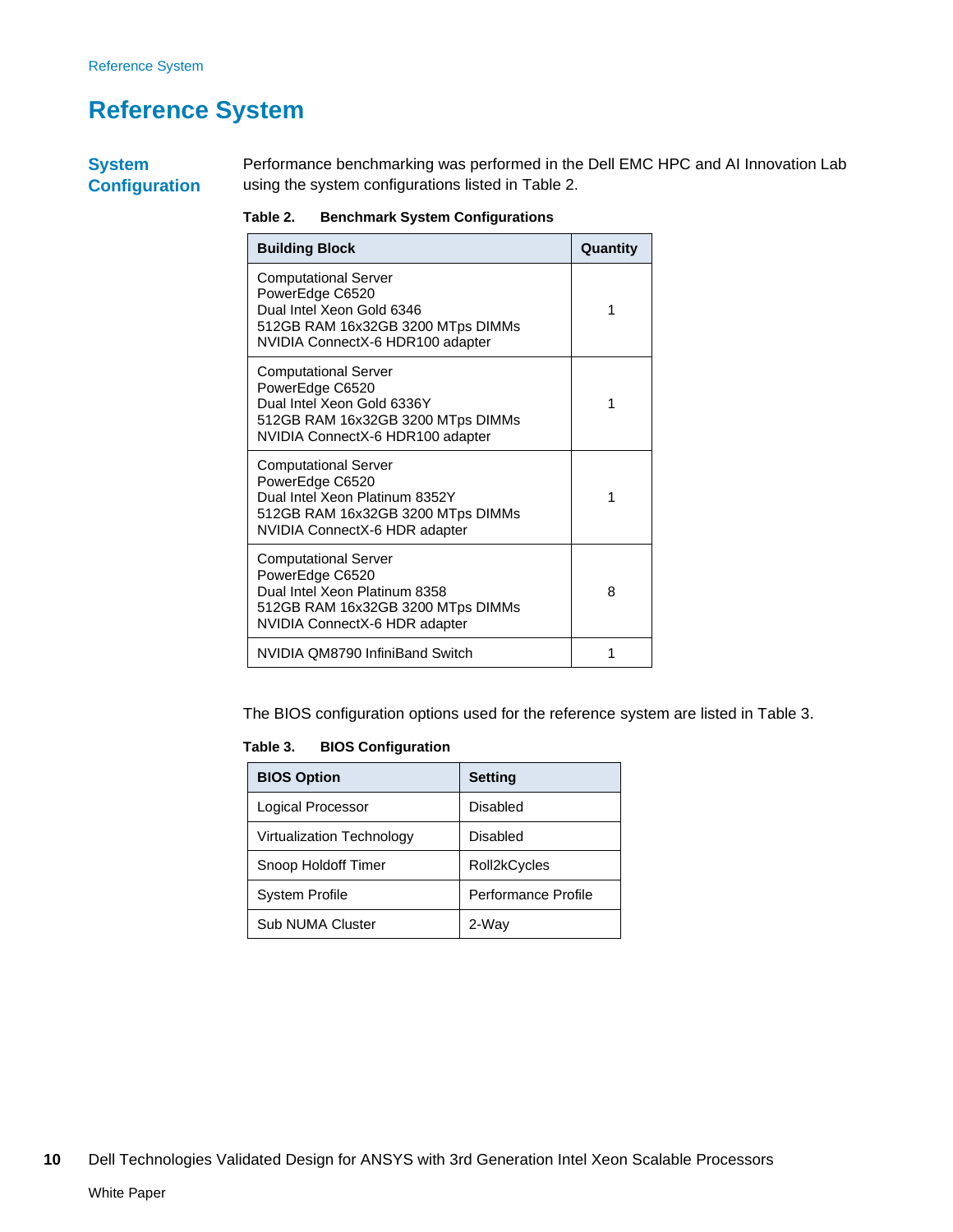The software versions used for the reference system are listed in [Table 4.](#page-10-0)

| <b>Component</b>              | <b>Version</b>                           |
|-------------------------------|------------------------------------------|
| <b>Operating System</b>       | RHEL 8.3                                 |
| Kernel                        | 4.18.0-240.22.1.el8_3.x86_64             |
| <b>OFED</b>                   | NVIDIA Mellanox 5.2-2.2.0.0              |
| <b>Bright Cluster Manager</b> | 9.0                                      |
| Ansys CFX                     | 2021 R <sub>2</sub>                      |
| Ansys Fluent                  | 2021 R <sub>2</sub>                      |
| LS-DYNA                       | R <sub>11</sub> , 2.2 S AVX <sub>2</sub> |
| Ansys Mechanical              | 2021R2                                   |

#### <span id="page-10-0"></span>**Table 4. Software Versions**

### **Benchmark Disclaimer**

- Benchmark results are highly dependent upon workload, specific application requirements, and system design and implementation. Relative system performance will vary as a result of these and other factors. Therefore, this workload should not be used as a substitute for a specific customer application benchmark when critical capacity planning and/or product evaluation decisions are contemplated.
- All performance data contained in this report was obtained in a rigorously controlled environment. Results obtained in other operating environments may vary significantly. Dell Technologies does not warrant or represent that a user can or will achieve similar performance results.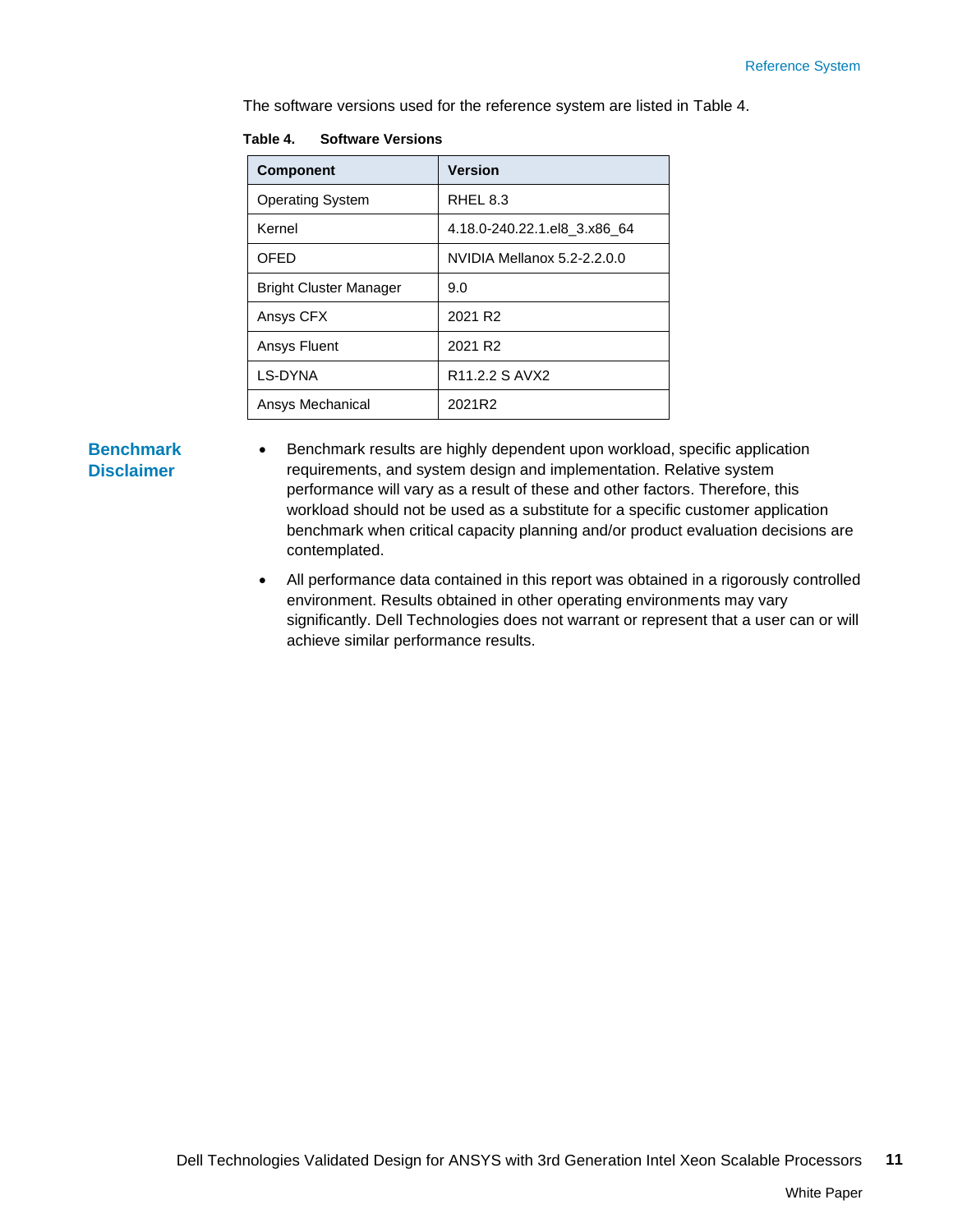## <span id="page-11-0"></span>**Ansys CFX Performance**

Ansys CFX software is a Computational Fluid Dynamics (CFD) application recognized for its accuracy, robustness, and speed with rotating machinery applications. CFD applications typically scale well across multiple processor cores and servers, have modest memory capacity requirements, and typically perform minimal disk I/O while solving. However, some simulations may have greater I/O demands, such as large transient analysis.

### **Single Server Performance**

[Figure 3](#page-11-1) shows the measured performance of the standard CFX v16 benchmarks using CFX 2021 R2 on a single server. The performance for each benchmark is measured using the solver elapsed time.



<span id="page-11-1"></span>**Figure 3. Ansys CFX 2021 R2—Single Server Relative Performance**

The results in [Figure 3](#page-11-1) are plotted relative to the performance of a single server configured with Intel Xeon Gold 6248 processors. Larger values indicate better overall performance. These results show the performance advantage available with 3rd generation Intel Xeon Scalable processors (code name Ice Lake). These results also show that the CFX benchmarks can make use of the higher core count processors such as the 32-core Intel Xeon Platinum 8358.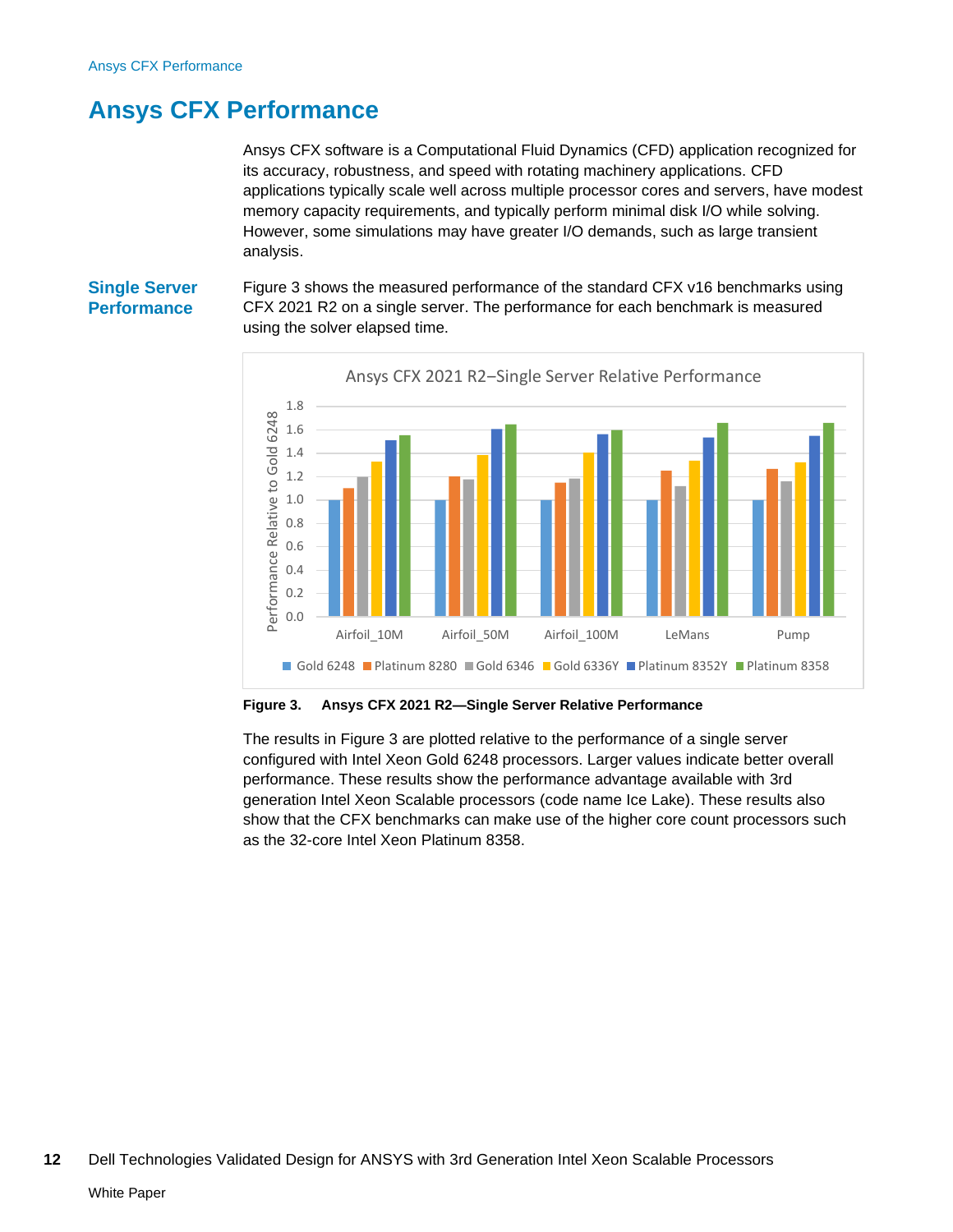## **Multi-Server Scalability**

[Figure 4](#page-12-0) presents the parallel scalability when running CFX using up to eight nodes configured with Intel Xeon Platinum 8358 processors. The performance is presented relative to the performance of a single node.

The overall parallel scalability for these models is good, with the parallel scalability of the largest model demonstrating super-linear scaling. This is related to the "cache effect", where more of the active dataset fits in cache as the number of nodes used increases.



<span id="page-12-0"></span>**Figure 4.** Ansys CFX 2021 R2 Parallel Scaling-Intel Xeon Platinum 8358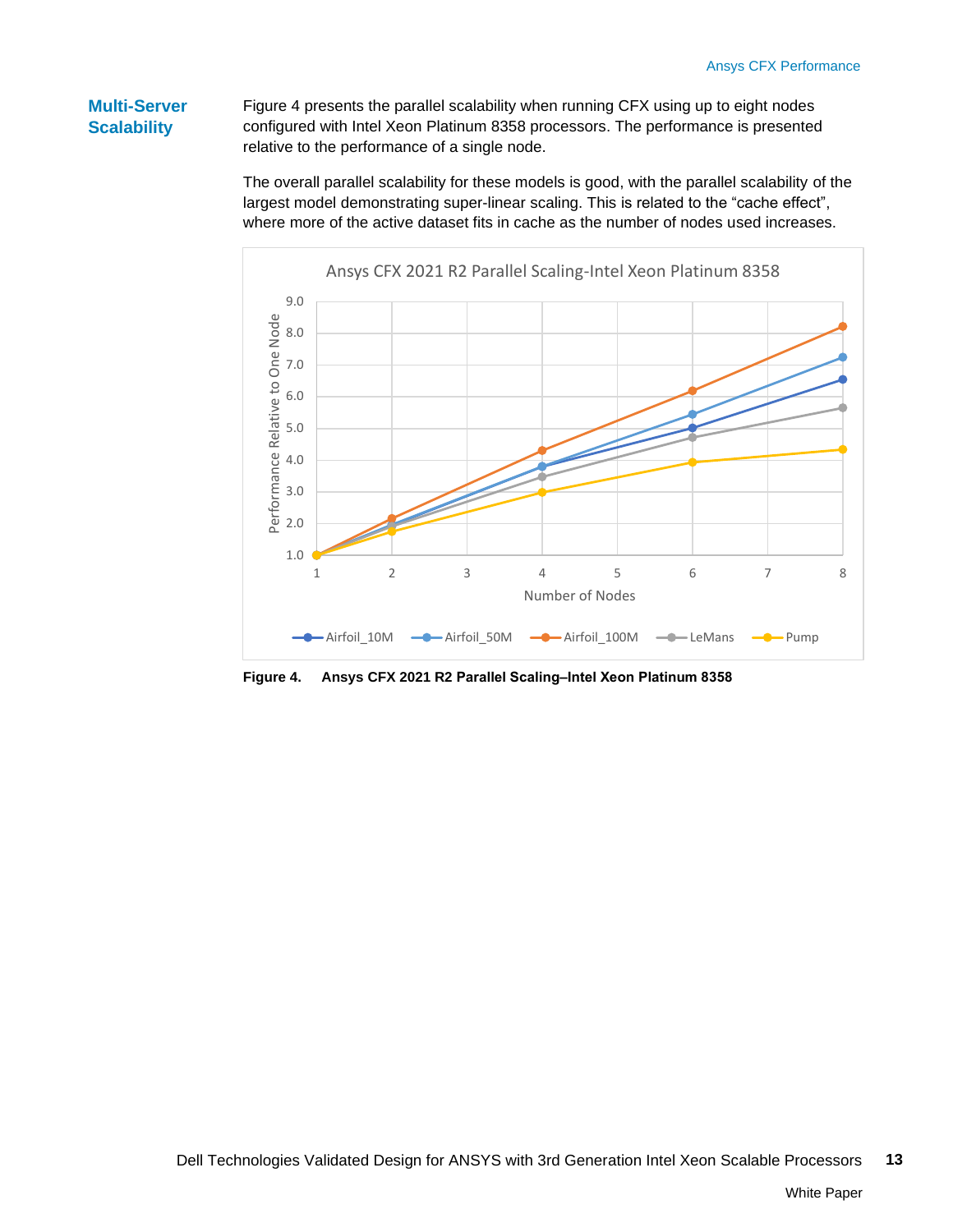## <span id="page-13-0"></span>**Ansys Fluent Performance**

Ansys Fluent is a Computational Fluid Dynamics (CFD) software application commonly used for a wide range of CFD and multi-physics simulations. CFD applications typically scale well across multiple processor cores and servers, have modest memory capacity requirements, and typically perform minimal disk I/O while solving. However, some simulations may have greater I/O demands, such as large transient analysis. Fifteen benchmark problems from the Fluent benchmark suite were evaluated on the reference system.

Fluent benchmark performance is measured using the Solver Rating metric which is the number of 25 iteration solves that can be completed in a day. That is, (total seconds in a day)/(25 iteration solve time in seconds). A larger value represents better performance.

The measured performance for six of the Ansys Fluent benchmarks using Ansys Fluent 2021 R2 on a single server is shown in [Figure 5.](#page-13-1)



#### <span id="page-13-1"></span>**Figure 5. Ansys Fluent 2021 R2‒Single Server Relative Performance**

The results in [Figure 5](#page-13-1) are plotted relative to the performance of a single server configured with Intel Xeon Gold 6248 processors. Larger results indicate better performance. These results show the performance advantage available with 3<sup>rd</sup> generation Intel Xeon Scalable processors (code name Ice Lake). These results also show that most of the Fluent benchmarks can make use of the higher core count processors such as the 32-core Intel Xeon Platinum 8358.

### **Single Server Performance**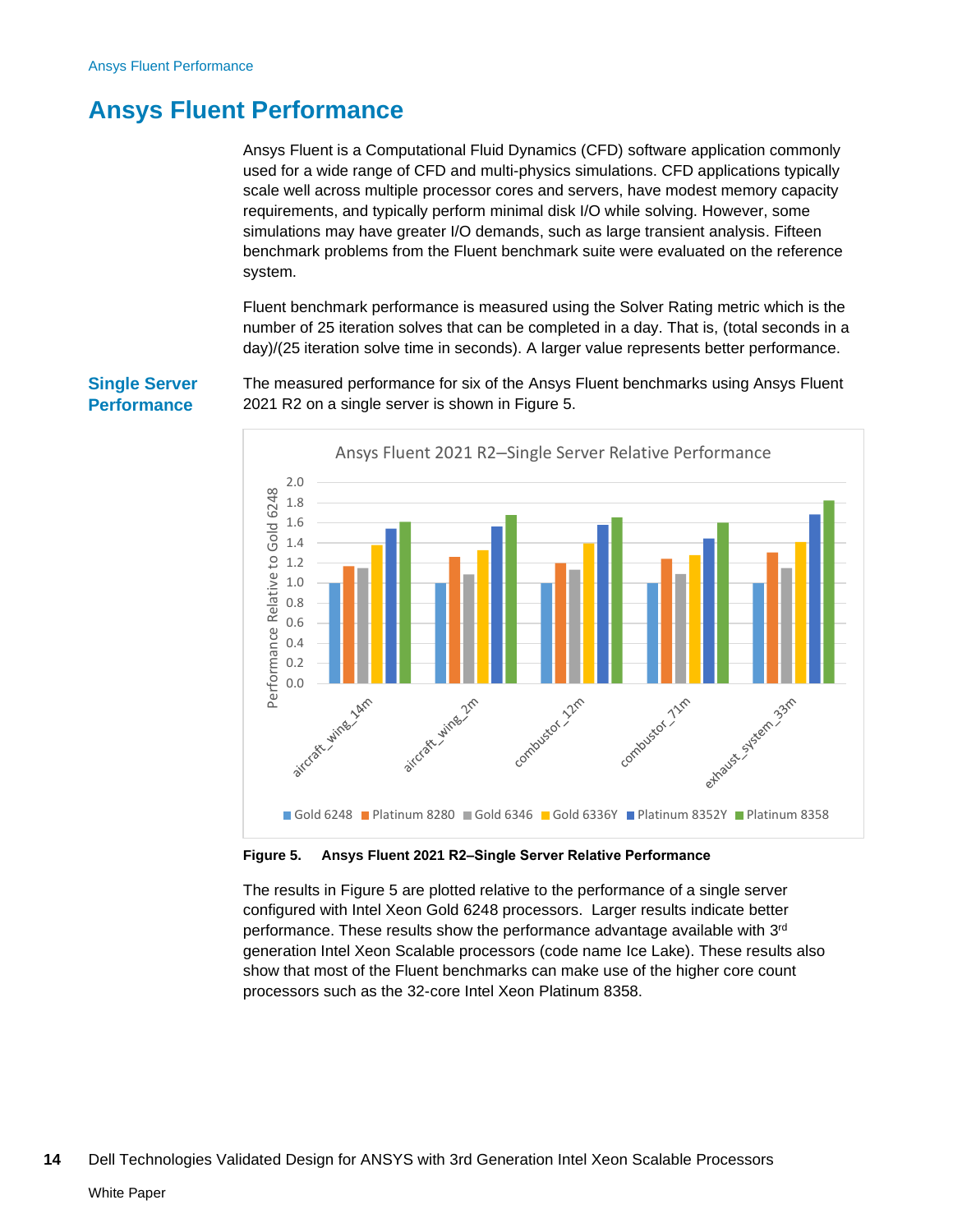## **Multi-Server Scalability**

[Figure 6](#page-14-0) presents the parallel scalability of the Fluent benchmark models using up to eight servers configured with Intel Xeon Platinum 8358 processors. The performance is presented relative to the performance of a single server.



<span id="page-14-0"></span>**Figure 6.** Ansys Fluent 2021 R2 Parallel Scaling-Intel Xeon Platinum 8358

The parallel scalability for most of these benchmark models is good, with the models scaling as expected. The ice\_2m benchmark does not scale as well as the other benchmarks, but this is expected as it is a small model which includes dynamic mesh and combustion simulation.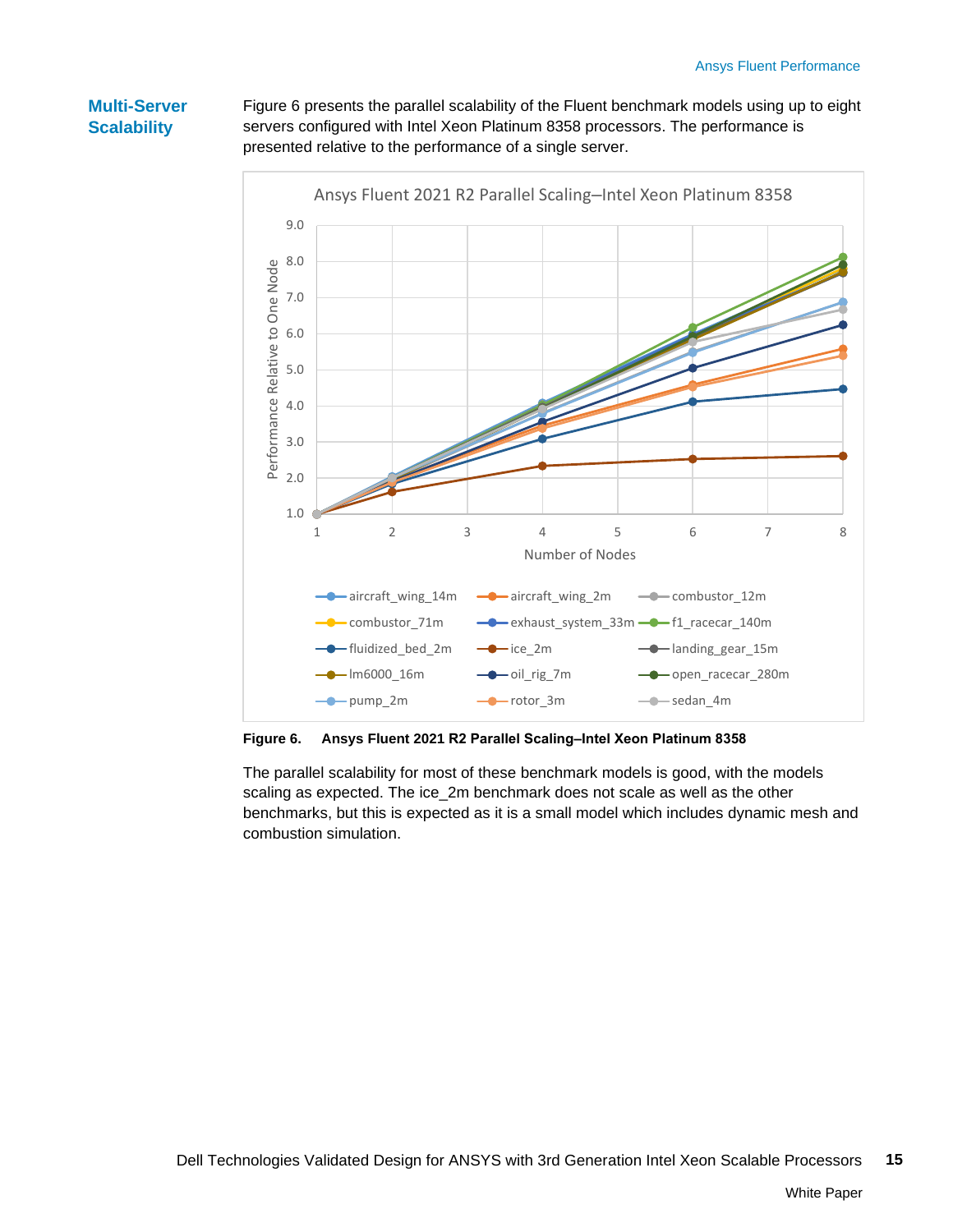## <span id="page-15-0"></span>**LS-DYNA Performance**

LS-DYNA is the industry-leading explicit simulation software used for applications such as drop tests, impact, penetration, crash simulation, occupant safety and many other disciplines. The two benchmark problems presented here use the LS-DYNA explicit FEA solver, which typically scales much more efficiently than the implicit FEA solver.

The car2car benchmark is a simulation of a two-vehicle collision. The benchmark model used here contains 2.4 million elements, which is relatively small compared to current automotive industry usage. The ODB-10M benchmark is a simulation of a vehicle colliding into an offset deformable barrier. This benchmark model contains 10.6 million elements, which is similar to current automotive industry usage. For these benchmarks, the simulation end time was set to 0.02 sec. The performance for LS-DYNA is measured using the Elapsed Time metric. This metric is the total elapsed time in seconds as reported by LS-DYNA, so a smaller elapsed time is better performance.

The measured performance for the LS-DYNA benchmarks using LS-DYNA R11.2.2 AVX2 on a single server is shown in [Figure 7.](#page-15-1)



#### <span id="page-15-1"></span>**Figure 7. LS-DYNA R11.2.2 AVX2‒Single Server Relative Performance**

The results in [Figure 7](#page-15-1) are plotted relative to the performance of a single server configured with Intel Xeon Gold 6248 processors. Larger values indicate better overall performance. These results show the performance advantage available with 3<sup>rd</sup> generation Intel Xeon Scalable processors (code name Ice Lake). These results also show that these benchmarks can make use of the higher core count processors such as the 32-core Intel Xeon Platinum 8358.

### **Single Server Performance**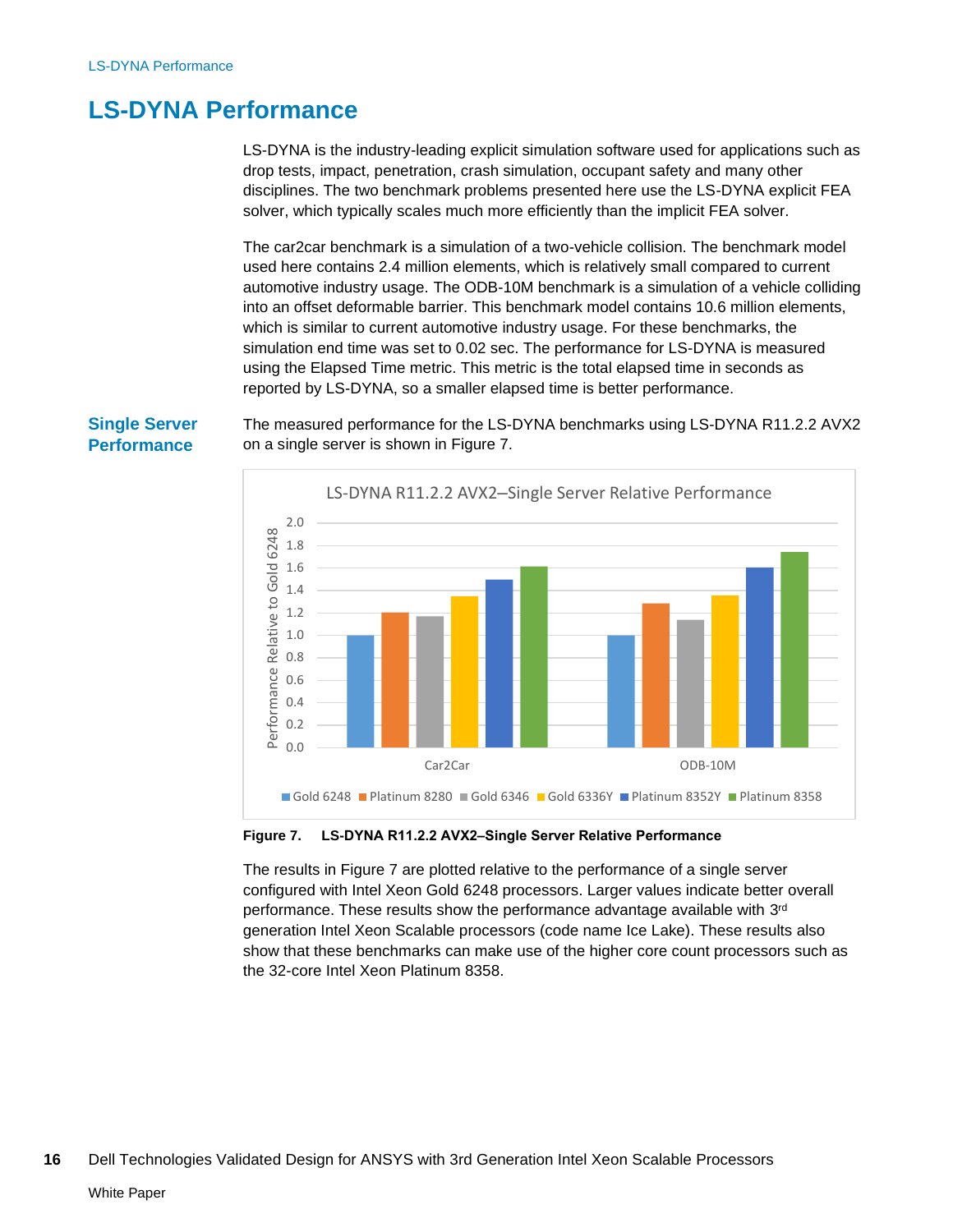## **Multi-Server Scalability**

[Figure 8](#page-16-0) presents the parallel scalability when running LS-DYNA using up to eight servers configured with Intel Xeon Platinum 8358 processors. The performance is presented relative to the performance of a single server.



<span id="page-16-0"></span>Figure 8. LS-DYNA R11.2.2 AVX2 Parallel Scaling-Intel Xeon Platinum 8358

The parallel scalability for these models is as expected, with the larger ODB-10M model demonstrating better scalability than the smaller Car2Car benchmark model.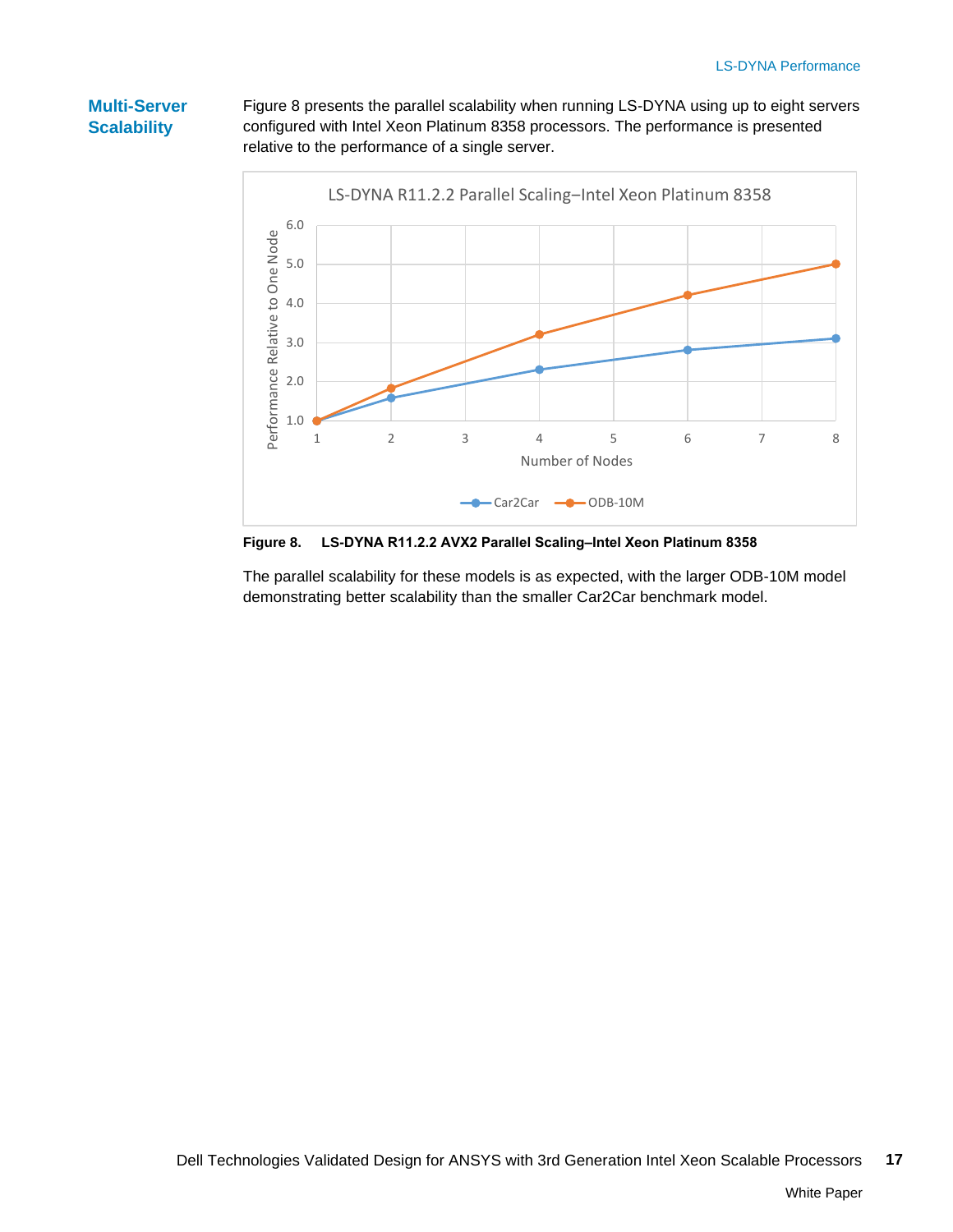## <span id="page-17-0"></span>**Ansys Mechanical Performance**

Ansys Mechanical is a finite element analysis (FEA) solver with structural, thermal, acoustics, transient and nonlinear capabilities. Implicit FEA problems often place large demands on the memory and disk I/O sub-systems, particularly for out-of-core solutions, where the problem is too large to fit into the available system RAM. Because of these characteristics, the performance of any specific system configuration is highly dependent on the workload.

Since the specific Ansys Mechanical workload determines the appropriate processor, memory, and disk I/O configuration, it is difficult to provide a general system configuration which is optimized for all Ansys Mechanical use cases. However, a typical general use compute server could be configured as shown in [Table 5.](#page-17-1) This system configuration balances compute, memory and local disk I/O performance and would work well for many common Ansys Mechanical use cases.

| <b>Platform</b>       | Dell EMC PowerEdge C6520                                             |
|-----------------------|----------------------------------------------------------------------|
| <b>Processor</b>      | Dual Intel Xeon Gold 6336Y (24 cores per socket)                     |
| <b>Memory</b>         | 16 x 32GB 3200 MTps DIMMs (512GB)                                    |
| <b>Storage</b>        | PERC H745 RAID controller<br>4 x 480GB Mixed-Use SATA SSD RAID 0     |
| <b>iDRAC</b>          | iDRAC9                                                               |
| <b>Power Supplies</b> | 2 x 2400W PSU                                                        |
| <b>Networking</b>     | NVIDIA <sup>®</sup> ConnectX <sup>®</sup> -6 HDR InfiniBand™ adapter |

<span id="page-17-1"></span>

| Table 5. | <b>Example 512GB RAM Compute Server Configuration for Ansys Mechanical</b> |  |  |  |
|----------|----------------------------------------------------------------------------|--|--|--|
|----------|----------------------------------------------------------------------------|--|--|--|

An example configuration which would provide better performance for relatively large Ansys Mechanical simulations is shown in [Table 6.](#page-17-2) The primary changes for this configuration relative to the previous configuration are increasing the RAM capacity to 1TB, using the higher performance PERC H755 RAID controller, and increasing the local disk capacity to 3.84TB.

<span id="page-17-2"></span>

| Table 6. |  | <b>Example 1TB RAM Compute Server Configuration for Ansys Mechanical</b> |  |
|----------|--|--------------------------------------------------------------------------|--|
|----------|--|--------------------------------------------------------------------------|--|

| <b>Platform</b>       | Dell EMC PowerEdge R650                                              |
|-----------------------|----------------------------------------------------------------------|
| <b>Processor</b>      | Dual Intel Xeon Gold 6336Y (24 cores per socket)                     |
| <b>Memory</b>         | 16 x 64GB 3200 MTps DIMMs (1TB)                                      |
| <b>Storage</b>        | PERC H755 RAID controller<br>4 x 960GB Mixed-Use SATA SSD RAID 0     |
| <b>iDRAC</b>          | <b>iDRAC9</b> Enterprise                                             |
| <b>Power Supplies</b> | 2 x 1100W PSU                                                        |
| <b>Networking</b>     | NVIDIA <sup>®</sup> ConnectX <sup>®</sup> -6 HDR InfiniBand™ adapter |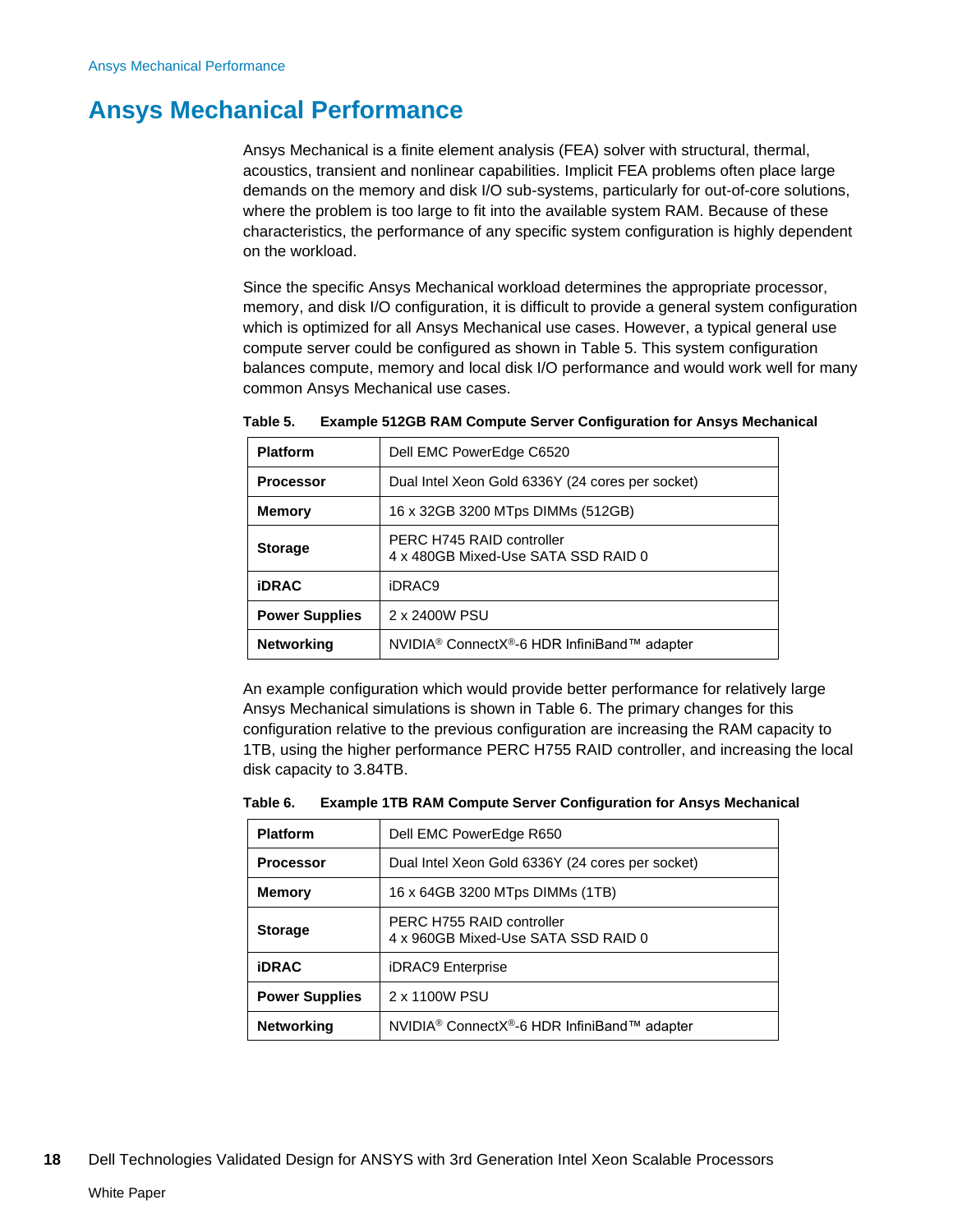### **Single Server Performance**

The performance of the ten standard Ansys Mechanical benchmark cases were evaluated on the reference system. The ten benchmark cases all run in-core with the 512GB of RAM that is available per compute server on the reference system, so the local disk configuration has minimal performance impact on the standard benchmarks. Two types of solvers are available with Ansys Mechanical: Distributed Memory Parallel (DMP) and Shared Memory Parallel (SMP). In general, the default DMP solver offers equivalent or better performance than the SMP solver, particularly when all cores on a processor are used. As such, only results from the DMP solver are presented. Performance is measured using the Core Solver Rating metric. This metric represents the performance of the solver core which excludes any pre- and post-processing.

[Figure 9](#page-18-0) shows the measured performance of the Ansys Mechanical benchmarks on a single server. The results are plotted relative to the performance of a single server configured with Intel Xeon Gold 6248 processors. Larger values indicate better overall performance. These results show the performance advantage available with 3<sup>rd</sup> generation Intel Xeon Scalable processors (code name Ice Lake). The results demonstrate that processors with core counts between 24 and 32 cores are good choices for general use with Ansys Mechanical.



<span id="page-18-0"></span>**Figure 9. Ansys Mechanical 2021 R2‒Single Server Relative Performance**

White Paper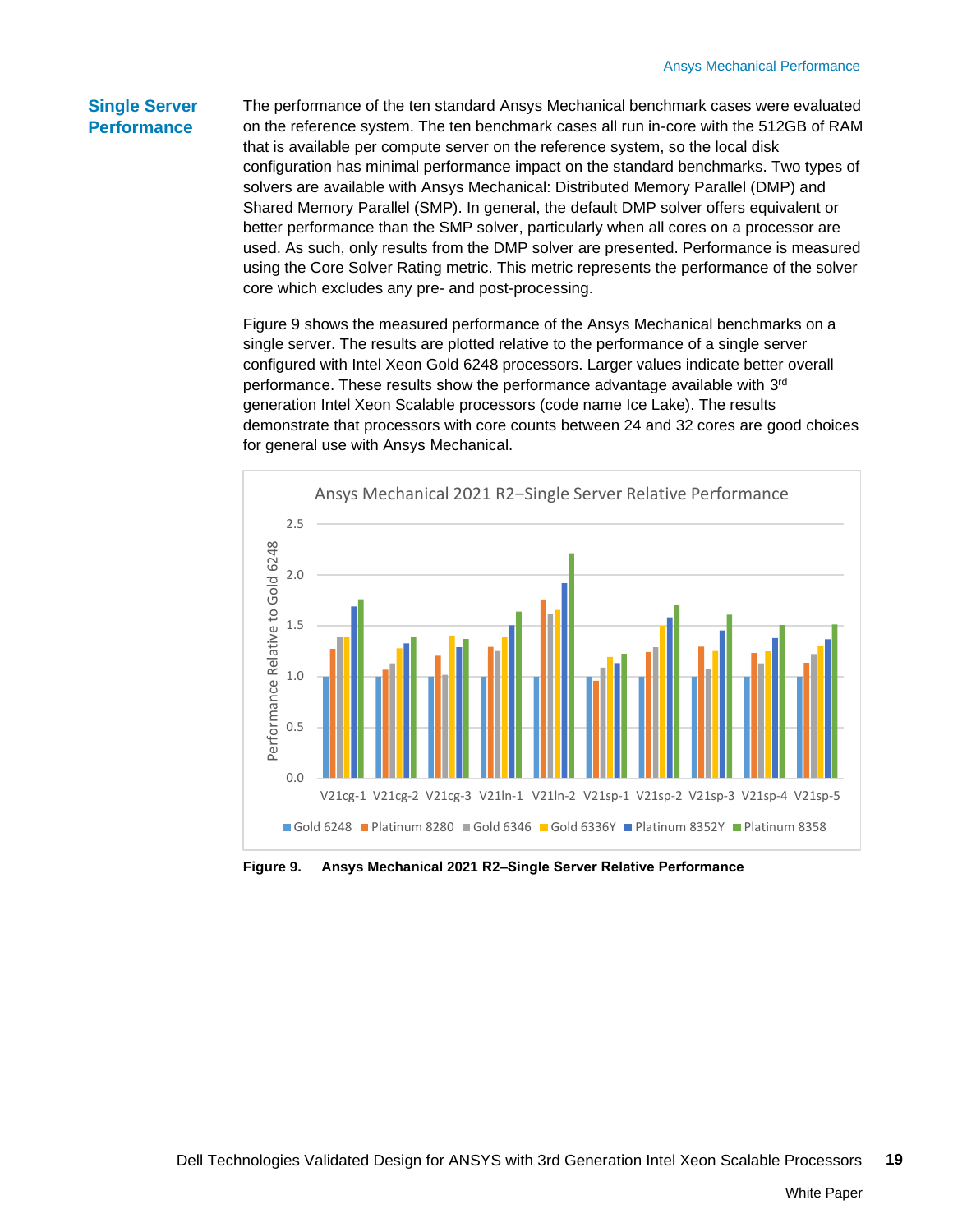## **Single Server Scalability**

[Figure 10](#page-19-0) shows the scaling behavior of the Ansys Mechanical benchmarks on a single server. The benchmark results are plotted relative to the benchmark performance using two processor cores. Each data point on the graph records the performance of the specific benchmark data set using the number of processor cores marked on the x-axis relative to the two-core result.



<span id="page-19-0"></span>**Figure 10. Ansys Mechanical 2021 R2 Single Server Scaling‒Intel Xeon Platinum 8352Y**

The results in [Figure 10](#page-19-0) demonstrate that the Ansys Mechanical DMP solver scales reasonably well from two to 48 processor cores. Using more than 48 cores on a single server results in modest performance increases for most of the benchmark models. This data shows that using 48 cores per node works well for the standard benchmark models.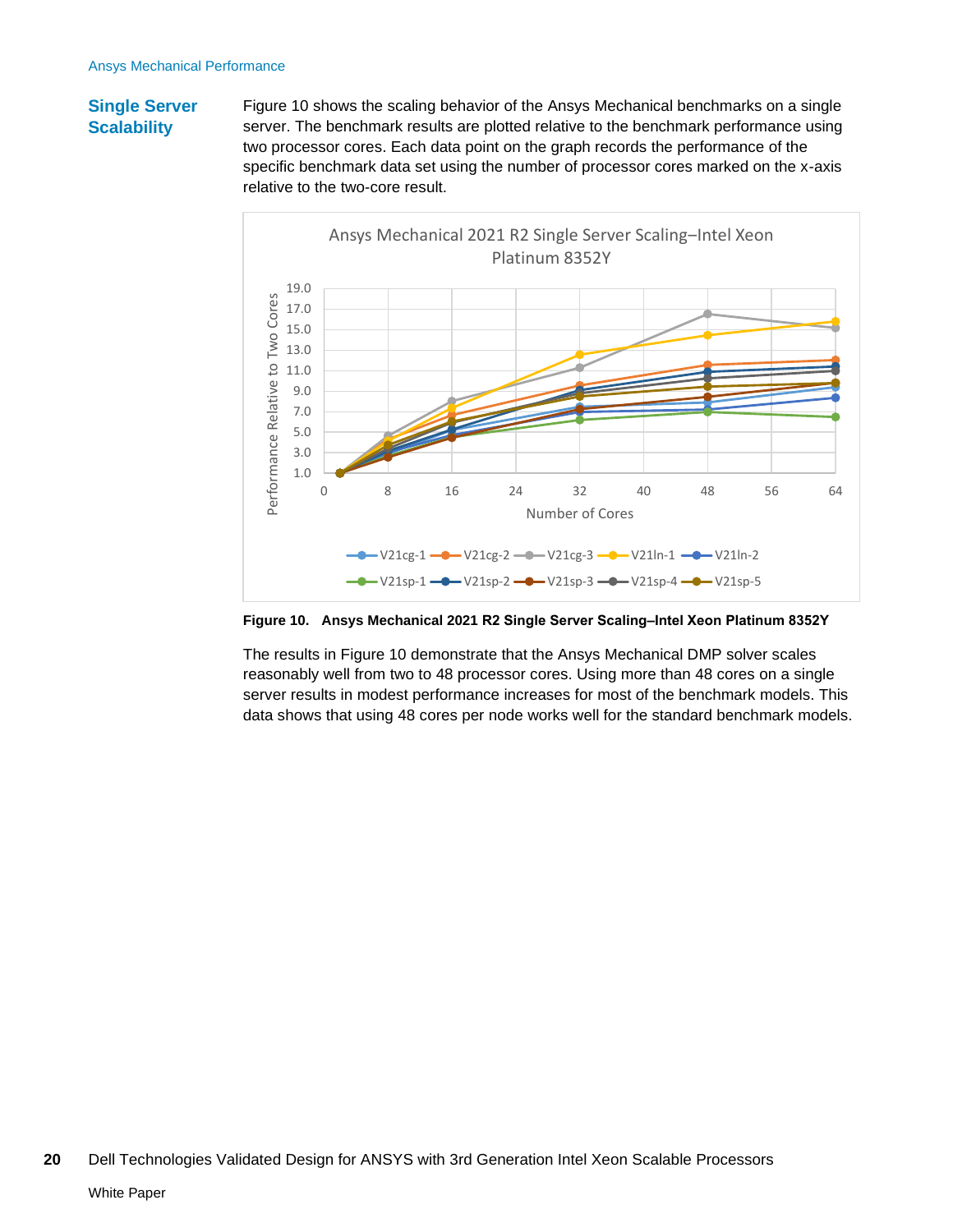## **Multi-Server Scalability**

Performance results for the Ansys Mechanical solver using multiple servers are shown in [Figure 11.](#page-20-0) The results are plotted relative to the benchmark performance using a single server. Each data point on the graph records the performance of the specific benchmark data set using the number of servers marked on the x-axis relative to the single server result.



<span id="page-20-0"></span>**Figure 11. Ansys Mechanical 2021 R2 Parallel Scaling-Intel Xeon Platinum 8352Y** 

The DMP solver scales up to eight servers for some of the benchmarks. Problem scalability depends on many factors including the number of degrees of freedom and the solution type and solver being used. For these benchmark cases, parallel scalability above four nodes is limited; however, it is possible to see good parallel scalability up to eight nodes for larger models.